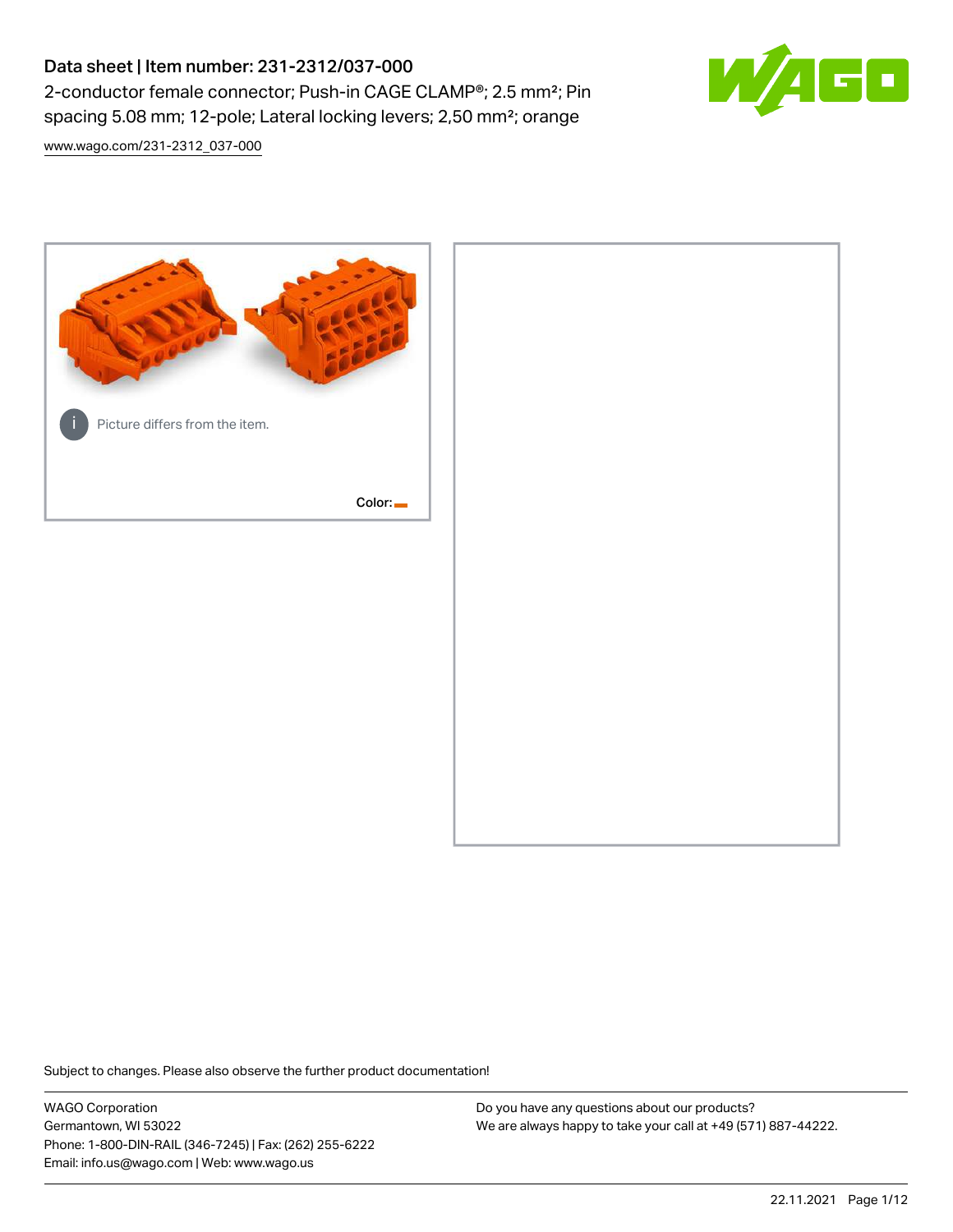



#### Item description

- $\blacksquare$ Universal connection for all conductor types
- $\blacksquare$ Two conductor entries per pole
- $\blacksquare$ For looping through power or data buses
- $\blacksquare$ Bus connection is retained, even when unmated
- $\blacksquare$ Push-in termination of solid and ferruled conductors
- $\blacksquare$ With coding fingers

## Data

#### Notes

| Safety information 1 | The MCS-MULTI CONNECTION SYSTEM includes connectors<br>without breaking capacity in accordance with DIN EN 61984. When<br>used as intended, these connectors must not be connected<br>/disconnected when live or under load. The circuit design should<br>ensure header pins, which can be touched, are not live when<br>unmated. |
|----------------------|-----------------------------------------------------------------------------------------------------------------------------------------------------------------------------------------------------------------------------------------------------------------------------------------------------------------------------------|
| Variants:            | Gold-plated or partially gold-plated contact surfaces<br>Other versions (or variants) can be requested from WAGO Sales or<br>configured at https://configurator.wago.com/                                                                                                                                                         |

Subject to changes. Please also observe the further product documentation!

| <b>WAGO Corporation</b>                                | Do you have any questions about our products?                 |
|--------------------------------------------------------|---------------------------------------------------------------|
| Germantown, WI 53022                                   | We are always happy to take your call at +49 (571) 887-44222. |
| Phone: 1-800-DIN-RAIL (346-7245)   Fax: (262) 255-6222 |                                                               |
| Email: info.us@wago.com   Web: www.wago.us             |                                                               |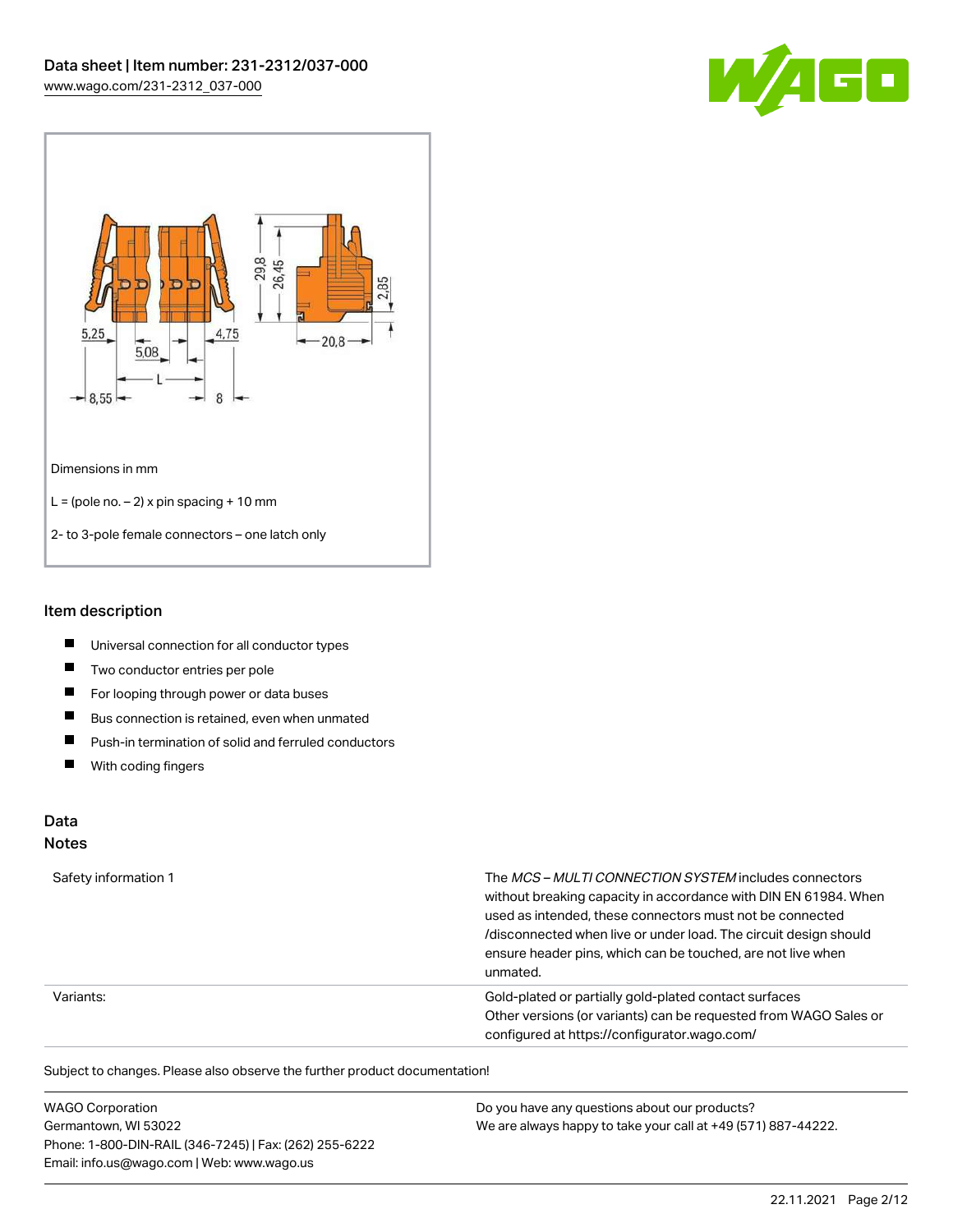

## Electrical data

## IEC Approvals

| Ratings per                 | IEC/EN 60664-1                                                        |
|-----------------------------|-----------------------------------------------------------------------|
| Rated voltage (III / 3)     | 320 V                                                                 |
| Rated surge voltage (III/3) | 4 <sub>k</sub> V                                                      |
| Rated voltage (III/2)       | 320 V                                                                 |
| Rated surge voltage (III/2) | 4 <sub>k</sub> V                                                      |
| Nominal voltage (II/2)      | 630 V                                                                 |
| Rated surge voltage (II/2)  | 4 <sub>k</sub> V                                                      |
| Rated current               | 16A                                                                   |
| Legend (ratings)            | $(III / 2)$ $\triangle$ Overvoltage category III / Pollution degree 2 |

## UL Approvals

| Approvals per                  | UL 1059 |
|--------------------------------|---------|
| Rated voltage UL (Use Group B) | 300 V   |
| Rated current UL (Use Group B) | 20 A    |
| Rated voltage UL (Use Group D) | 300 V   |
| Rated current UL (Use Group D) | 10 A    |

## Ratings per UL

| Rated voltage UL 1977 | 600 V       |
|-----------------------|-------------|
| Rated current UL 1977 | 20h<br>20 A |

### CSA Approvals

| Approvals per                   | CSA   |
|---------------------------------|-------|
| Rated voltage CSA (Use Group B) | 300 V |
| Rated current CSA (Use Group B) | 15 A  |
| Rated voltage CSA (Use Group D) | 300 V |
| Rated current CSA (Use Group D) | 10 A  |

### Connection data

| Total number of connection points |  |
|-----------------------------------|--|
| Total number of potentials        |  |
| Number of connection types        |  |

Subject to changes. Please also observe the further product documentation!

| WAGO Corporation                                       | Do you have any questions about our products?                 |
|--------------------------------------------------------|---------------------------------------------------------------|
| Germantown. WI 53022                                   | We are always happy to take your call at +49 (571) 887-44222. |
| Phone: 1-800-DIN-RAIL (346-7245)   Fax: (262) 255-6222 |                                                               |
| Email: info.us@wago.com   Web: www.wago.us             |                                                               |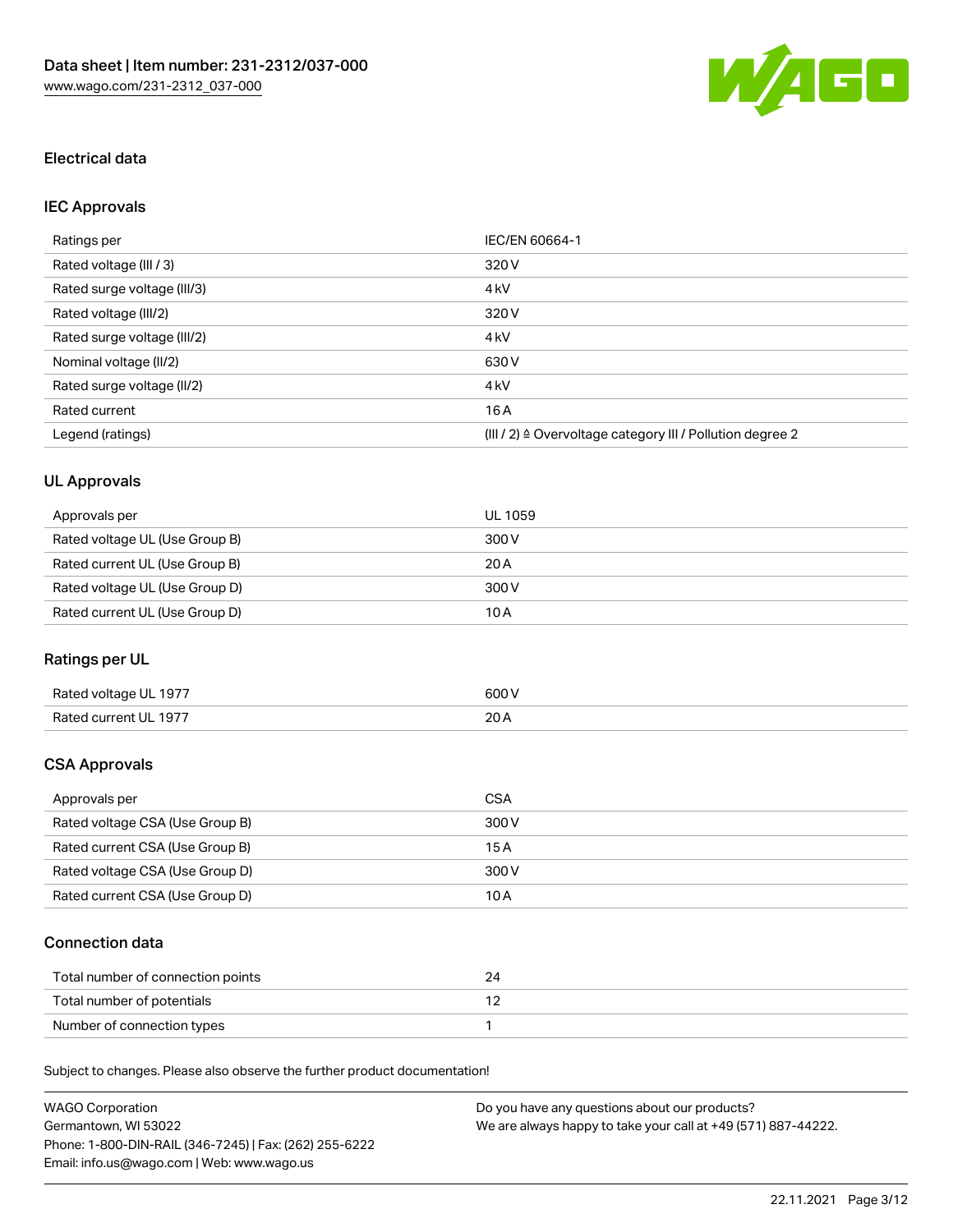[www.wago.com/231-2312\\_037-000](http://www.wago.com/231-2312_037-000)



### Number of levels 1

#### Connection 1

| Connection technology                             | Push-in CAGE CLAMP®                   |
|---------------------------------------------------|---------------------------------------|
| Actuation type                                    | Operating tool                        |
| Solid conductor                                   | $0.22.5$ mm <sup>2</sup> / 24  12 AWG |
| Fine-stranded conductor                           | $0.22.5$ mm <sup>2</sup> / 24  12 AWG |
| Fine-stranded conductor; with insulated ferrule   | $0.251.5$ mm <sup>2</sup>             |
| Fine-stranded conductor; with uninsulated ferrule | $0.252.5$ mm <sup>2</sup>             |
| Strip length                                      | $910$ mm / 0.35  0.39 inch            |
| Number of poles                                   | 12                                    |
| Conductor entry direction to mating direction     | 0°                                    |

## Physical data

| Pin spacing | 5.08 mm / 0.2 inch    |
|-------------|-----------------------|
| Width       | 77.35 mm / 3.045 inch |
| Height      | 20.8 mm / 0.819 inch  |
| Depth       | 29.8 mm / 1.173 inch  |

### Plug-in connection

| Contact type (pluggable connector) | Female connector/socket |
|------------------------------------|-------------------------|
| Connector (connection type)        | for conductor           |
| Mismating protection               | No.                     |
| Locking of plug-in connection      | locking lever           |

#### Material data

| Color                       | orange                            |
|-----------------------------|-----------------------------------|
| Material group              |                                   |
| Insulation material         | Polyamide (PA66)                  |
| Flammability class per UL94 | V <sub>0</sub>                    |
| Clamping spring material    | Chrome nickel spring steel (CrNi) |
| Contact material            | Copper alloy                      |
| Contact plating             | tin-plated                        |
| Fire load                   | 0.48MJ                            |
| Weight                      | 28.5g                             |

Subject to changes. Please also observe the further product documentation!

| <b>WAGO Corporation</b>                                | Do you have any questions about our products?                 |
|--------------------------------------------------------|---------------------------------------------------------------|
| Germantown, WI 53022                                   | We are always happy to take your call at +49 (571) 887-44222. |
| Phone: 1-800-DIN-RAIL (346-7245)   Fax: (262) 255-6222 |                                                               |
| Email: info.us@wago.com   Web: www.wago.us             |                                                               |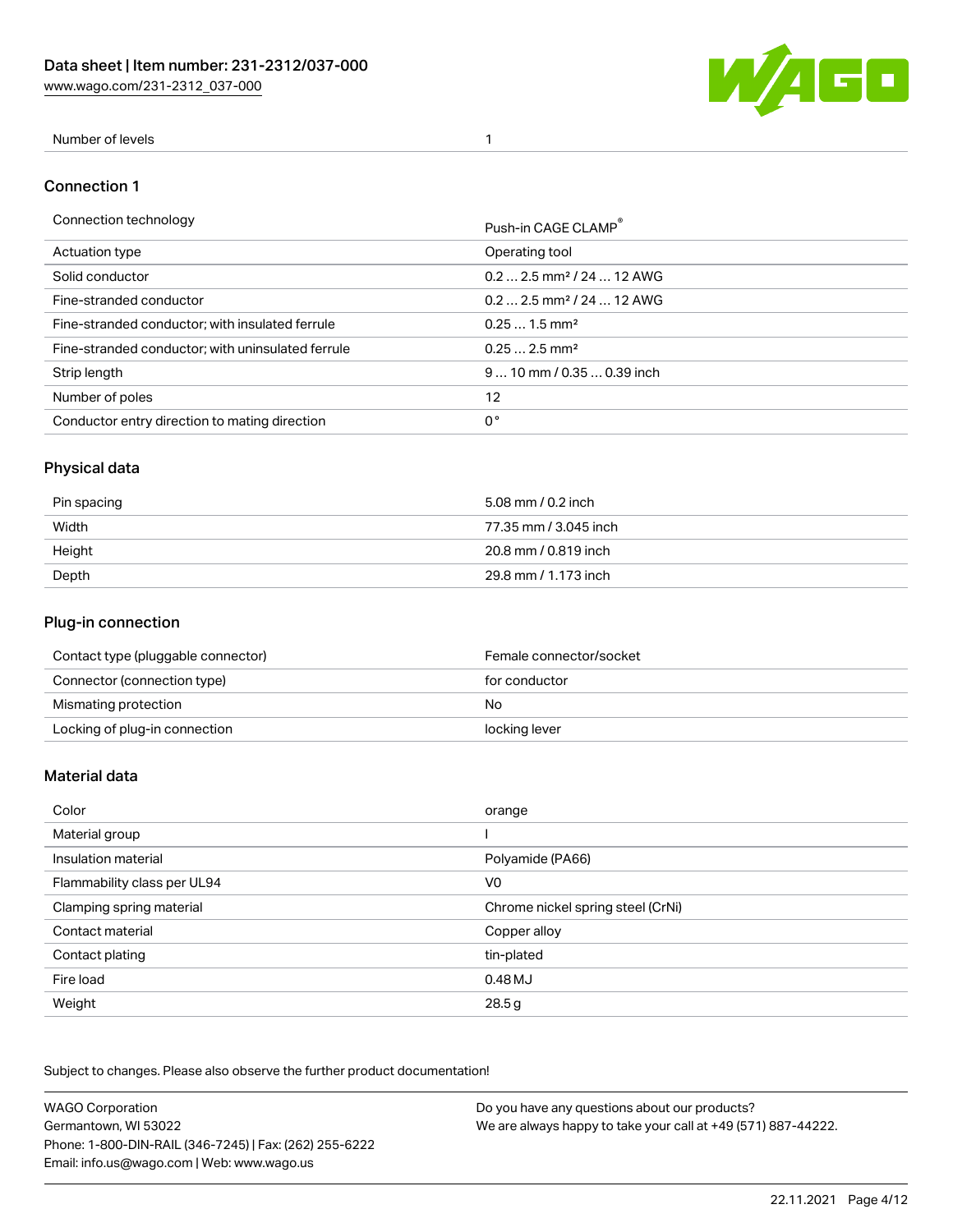

### Environmental requirements

| Limit temperature range | $-60+85 °C$ |
|-------------------------|-------------|
|-------------------------|-------------|

#### Commercial data

| Product Group         | 3 (Multi Conn. System) |
|-----------------------|------------------------|
| PU (SPU)              | 25 Stück               |
| Packaging type        | box                    |
| Country of origin     | PL                     |
| <b>GTIN</b>           | 4044918564748          |
| Customs tariff number | 8536694040             |

### Approvals / Certificates

#### Country specific Approvals

| Logo | Approval                                     | <b>Additional Approval Text</b> | Certificate<br>name |
|------|----------------------------------------------|---------------------------------|---------------------|
|      | CВ<br>DEKRA Certification B.V.               | IEC 61984                       | NL-39756            |
| EMA  | <b>KEMA/KEUR</b><br>DEKRA Certification B.V. | EN 61984                        | 2190761.01          |

#### Ship Approvals

| Logo | Approval                                  | <b>Additional Approval Text</b> | Certificate<br>name                |
|------|-------------------------------------------|---------------------------------|------------------------------------|
| ABS  | <b>ABS</b><br>American Bureau of Shipping |                                 | $19 -$<br>HG1869876-<br><b>PDA</b> |
|      | <b>DNV GL</b>                             |                                 | TAE000016Z                         |
|      | Det Norske Veritas, Germanischer Lloyd    |                                 |                                    |

#### UL-Approvals

| Logo     | Approval                            | <b>Additional Approval Text</b> | Certificate<br>name |
|----------|-------------------------------------|---------------------------------|---------------------|
| Ъ.<br>77 | UL<br>UL International Germany GmbH | <b>UL 1059</b>                  | E45172              |
|          | UL<br>UL International Germany GmbH | <b>UL 1977</b>                  | E45171              |

Subject to changes. Please also observe the further product documentation!

WAGO Corporation Germantown, WI 53022 Phone: 1-800-DIN-RAIL (346-7245) | Fax: (262) 255-6222 Email: info.us@wago.com | Web: www.wago.us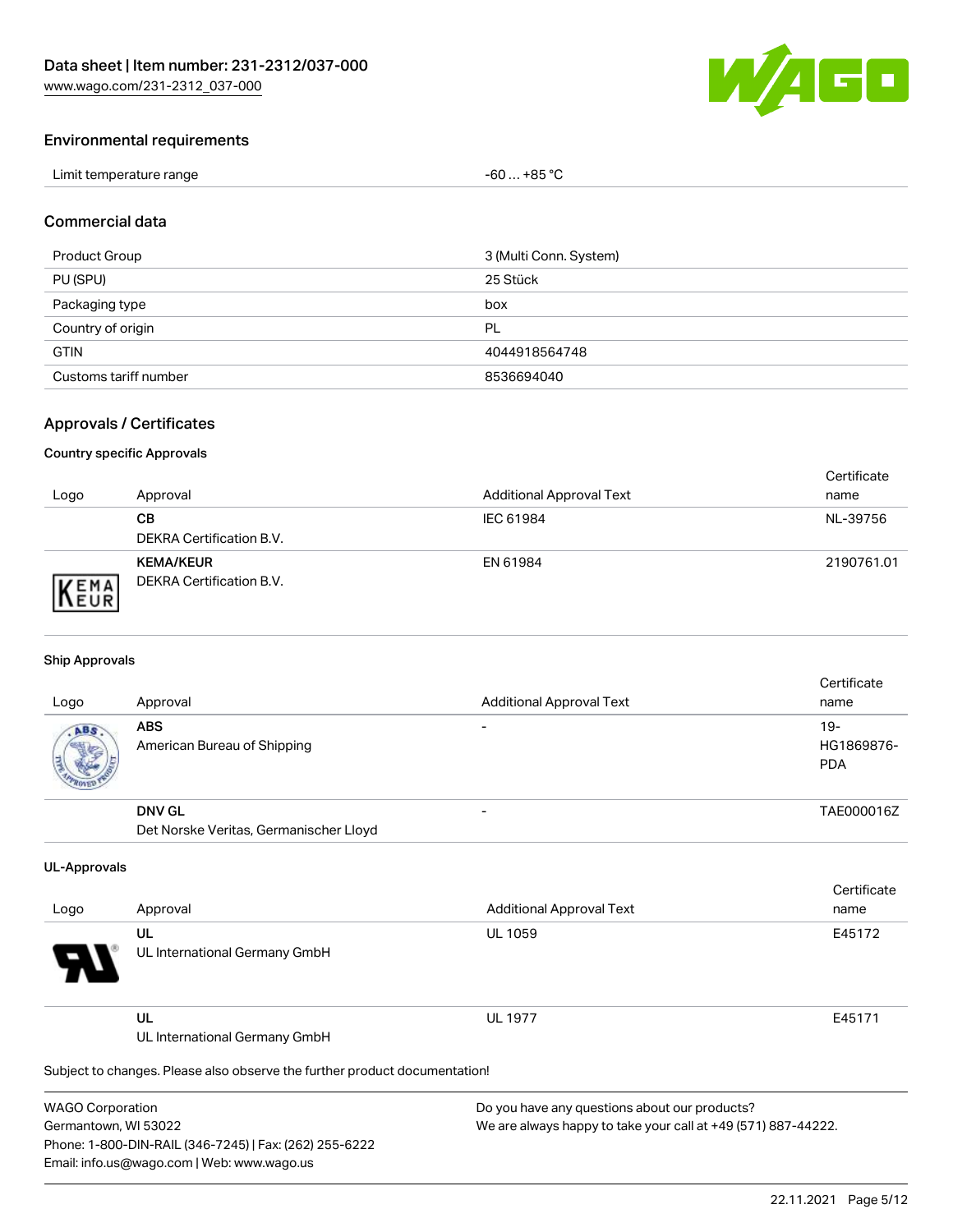



#### **Counterpart**





Item no.231-342/001-000 Male header; 12-pole; THT; 1.0 x 1.0 mm solder pin; straight; pin spacing 5.08 mm; orange [www.wago.com/231-342/001-000](https://www.wago.com/231-342/001-000)



Item no.231-542/001-000 Male header; 12-pole; THT; 1.0 x 1.0 mm solder pin; angled; pin spacing 5.08 mm; orange [www.wago.com/231-542/001-000](https://www.wago.com/231-542/001-000)

### Optional accessories

#### Insulations stops

#### Insulation stop



Item no.: 231-672 Insulation stop; 0.75 - 1 mm<sup>2</sup>; dark gray [www.wago.com/231-672](http://www.wago.com/231-672)<br>Insulation stop; 0.75 - 1 mm<sup>2</sup>; dark gray

**CALL** LEEE

Item no.: 231-670 Insulation stop; 0.08-0.2 mm<sup>2</sup> / 0.2 mm<sup>2</sup> "s"; white [www.wago.com/231-670](http://www.wago.com/231-670) www.wago.com/231-670



Item no.: 231-671 Insulation stop; 0.25 - 0.5 mm²; light gray [www.wago.com/231-671](http://www.wago.com/231-671) www.wago.com/231-671

#### Marking accessories

| Marking strip |
|---------------|

| ltem no.: 210-331/508-103                                                                              | www.wago.com/210-331 |
|--------------------------------------------------------------------------------------------------------|----------------------|
| Marking strips; as a DIN A4 sheet; MARKED; 1-12 (200x); Height of marker strip: 2.3 mm/0.091 in; Strip | /508-103             |
| length 182 mm; Horizontal marking; Self-adhesive; white                                                |                      |

Item no.: 210-331/508-104 Marking strips; as a DIN A4 sheet; MARKED; 13-24 (200x); Height of marker strip: 2.3 mm/0.091 in; Strip length 182 mm; Horizontal marking; Self-adhesive; white [www.wago.com/210-331](http://www.wago.com/210-331/508-104) [/508-104](http://www.wago.com/210-331/508-104)

#### Item no.: 210-332/508-202

Subject to changes. Please also observe the further product documentation!

WAGO Corporation Germantown, WI 53022 Phone: 1-800-DIN-RAIL (346-7245) | Fax: (262) 255-6222 Email: info.us@wago.com | Web: www.wago.us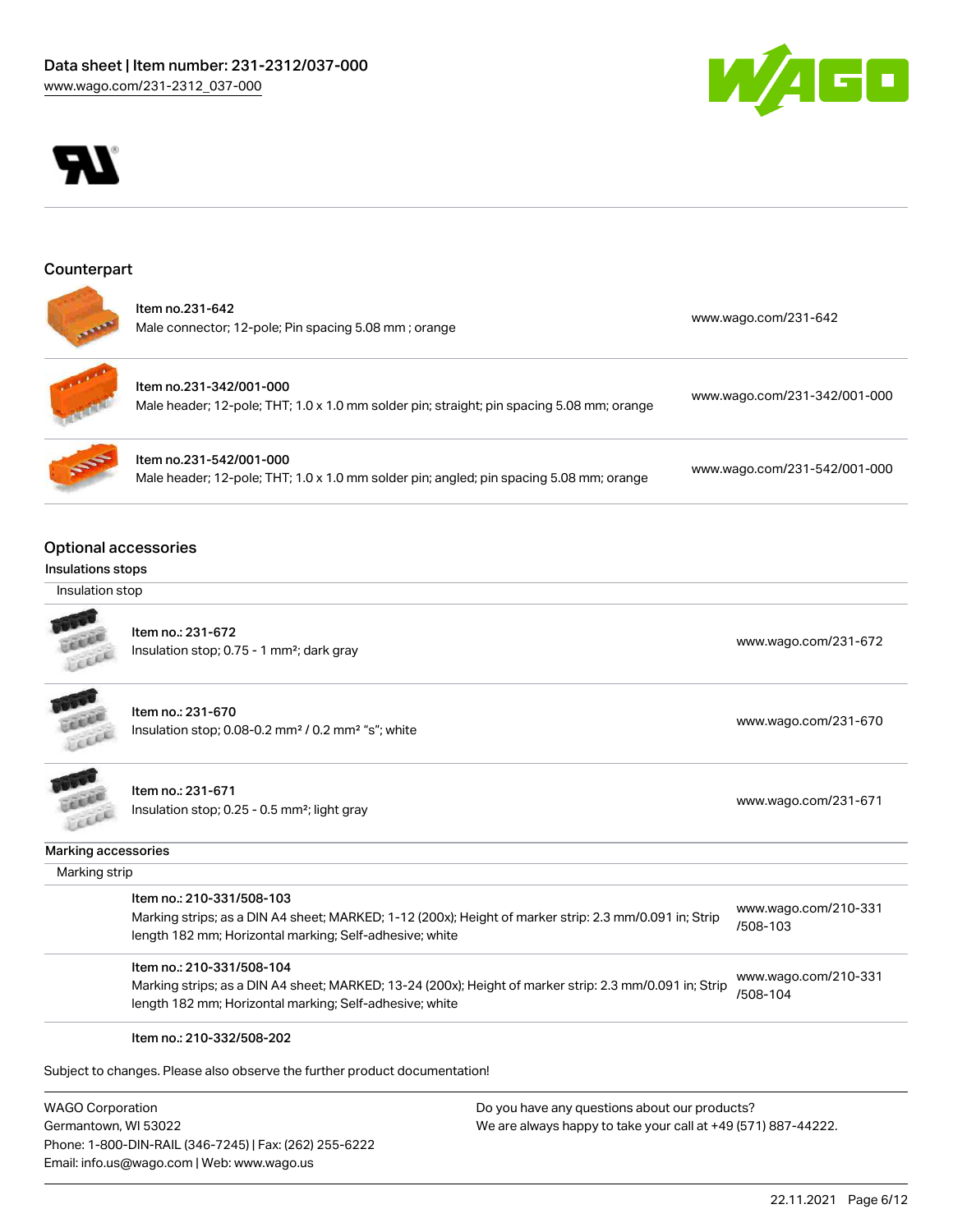W/4GO

[www.wago.com/231-2312\\_037-000](http://www.wago.com/231-2312_037-000)

|                            | Marking strips; as a DIN A4 sheet; MARKED; 1-16 (160x); Height of marker strip: 3 mm; Strip length 182 www.wago.com/210-332<br>mm; Horizontal marking; Self-adhesive; white          | /508-202                         |
|----------------------------|--------------------------------------------------------------------------------------------------------------------------------------------------------------------------------------|----------------------------------|
|                            | Item no.: 210-332/508-204<br>Marking strips; as a DIN A4 sheet; MARKED; 17-32 (160x); Height of marker strip: 3 mm; Strip length<br>182 mm; Horizontal marking; Self-adhesive; white | www.wago.com/210-332<br>/508-204 |
|                            | Item no.: 210-332/508-206<br>Marking strips; as a DIN A4 sheet; MARKED; 33-48 (160x); Height of marker strip: 3 mm; Strip length<br>182 mm; Horizontal marking; Self-adhesive; white | www.wago.com/210-332<br>/508-206 |
|                            | Item no.: 210-332/508-205<br>Marking strips; as a DIN A4 sheet; MARKED; 1-32 (80x); Height of marker strip: 3 mm; Strip length 182<br>mm; Horizontal marking; Self-adhesive; white   | www.wago.com/210-332<br>/508-205 |
| <b>Ferrules</b><br>Ferrule |                                                                                                                                                                                      |                                  |
|                            | Item no.: 216-101<br>Ferrule; Sleeve for 0.5 mm <sup>2</sup> / AWG 22; uninsulated; electro-tin plated; silver-colored                                                               | www.wago.com/216-101             |
| š                          | Item no.: 216-104<br>Ferrule; Sleeve for 1.5 mm <sup>2</sup> / AWG 16; uninsulated; electro-tin plated; silver-colored                                                               | www.wago.com/216-104             |
|                            | Item no.: 216-106<br>Ferrule; Sleeve for 2.5 mm <sup>2</sup> / AWG 14; uninsulated; electro-tin plated; silver-colored                                                               | www.wago.com/216-106             |
|                            | Item no.: 216-102<br>Ferrule; Sleeve for 0.75 mm <sup>2</sup> / AWG 20; uninsulated; electro-tin plated; silver-colored                                                              | www.wago.com/216-102             |
|                            | Item no.: 216-103<br>Ferrule; Sleeve for 1 mm <sup>2</sup> / AWG 18; uninsulated; electro-tin plated                                                                                 | www.wago.com/216-103             |
|                            | Item no.: 216-123<br>Ferrule; Sleeve for 1 mm <sup>2</sup> / AWG 18; uninsulated; electro-tin plated; silver-colored                                                                 | www.wago.com/216-123             |
|                            | Item no.: 216-122<br>Ferrule; Sleeve for 0.75 mm <sup>2</sup> / AWG 20; uninsulated; electro-tin plated; silver-colored                                                              | www.wago.com/216-122             |
| B                          | Item no.: 216-124<br>Ferrule; Sleeve for 1.5 mm <sup>2</sup> / AWG 16; uninsulated; electro-tin plated                                                                               | www.wago.com/216-124             |
|                            | Item no.: 216-142<br>Ferrule; Sleeve for 0.75 mm <sup>2</sup> / 18 AWG; uninsulated; electro-tin plated; electrolytic copper; gastight<br>crimped; acc. to DIN 46228, Part 1/08.92   | www.wago.com/216-142             |
|                            | Item no.: 216-132<br>Ferrule; Sleeve for 0.34 mm <sup>2</sup> / AWG 24; uninsulated; electro-tin plated                                                                              | www.wago.com/216-132             |
|                            | Item no.: 216-121<br>Ferrule; Sleeve for 0.5 mm <sup>2</sup> / AWG 22; uninsulated; electro-tin plated; silver-colored                                                               | www.wago.com/216-121             |
|                            | Item no.: 216-143<br>Ferrule; Sleeve for 1 mm <sup>2</sup> / AWG 18; uninsulated; electro-tin plated; electrolytic copper; gastight<br>crimped; acc. to DIN 46228, Part 1/08.92      | www.wago.com/216-143             |
|                            | Subject to changes. Please also observe the further product documentation!                                                                                                           |                                  |
| $MACO$ Corporation         | $\Omega$ a veu boye any questions about our products?                                                                                                                                |                                  |

WAGO Corporation Germantown, WI 53022 Phone: 1-800-DIN-RAIL (346-7245) | Fax: (262) 255-6222 Email: info.us@wago.com | Web: www.wago.us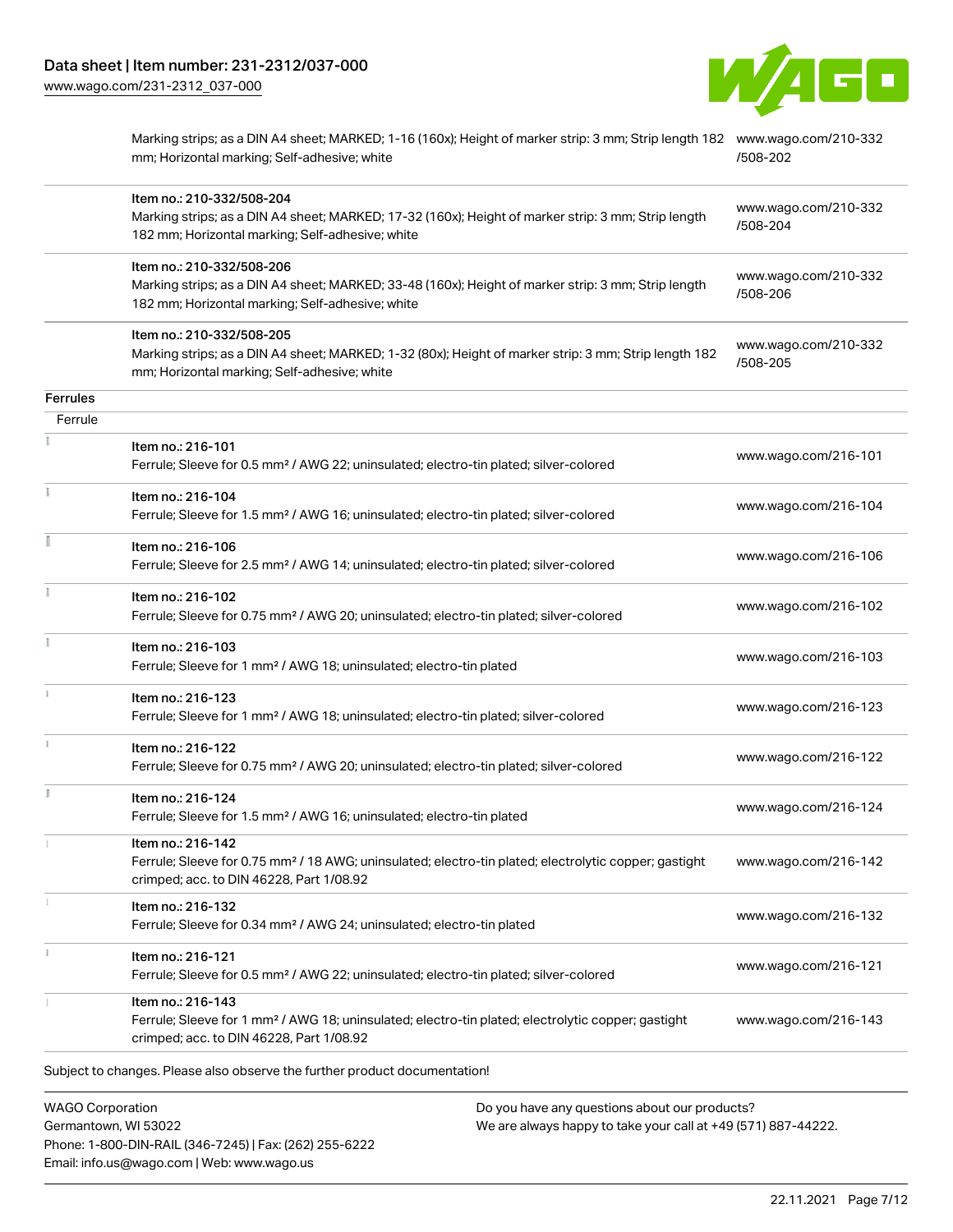### Data sheet | Item number: 231-2312/037-000

[www.wago.com/231-2312\\_037-000](http://www.wago.com/231-2312_037-000)



|   | Item no.: 216-131<br>Ferrule; Sleeve for 0.25 mm <sup>2</sup> / AWG 24; uninsulated; electro-tin plated; silver-colored                                                                                 | www.wago.com/216-131 |
|---|---------------------------------------------------------------------------------------------------------------------------------------------------------------------------------------------------------|----------------------|
|   | Item no.: 216-141<br>Ferrule; Sleeve for 0.5 mm <sup>2</sup> / 20 AWG; uninsulated; electro-tin plated; electrolytic copper; gastight<br>crimped; acc. to DIN 46228, Part 1/08.92                       | www.wago.com/216-141 |
|   | Item no.: 216-152<br>Ferrule; Sleeve for 0.34 mm <sup>2</sup> / AWG 24; uninsulated; electro-tin plated                                                                                                 | www.wago.com/216-152 |
|   | Item no.: 216-203<br>Ferrule; Sleeve for 1 mm <sup>2</sup> / AWG 18; insulated; electro-tin plated; red                                                                                                 | www.wago.com/216-203 |
|   | Item no.: 216-202<br>Ferrule; Sleeve for 0.75 mm <sup>2</sup> / 18 AWG; insulated; electro-tin plated; gray                                                                                             | www.wago.com/216-202 |
| ı | Item no.: 216-151<br>Ferrule; Sleeve for 0.25 mm <sup>2</sup> / AWG 24; uninsulated; electro-tin plated                                                                                                 | www.wago.com/216-151 |
| Â | Item no.: 216-204<br>Ferrule; Sleeve for 1.5 mm <sup>2</sup> / AWG 16; insulated; electro-tin plated; black                                                                                             | www.wago.com/216-204 |
|   | Item no.: 216-144<br>Ferrule; Sleeve for 1.5 mm <sup>2</sup> / AWG 16; uninsulated; electro-tin plated; electrolytic copper; gastight<br>crimped; acc. to DIN 46228, Part 1/08.92; silver-colored       | www.wago.com/216-144 |
|   | Item no.: 216-201<br>Ferrule; Sleeve for 0.5 mm <sup>2</sup> / 20 AWG; insulated; electro-tin plated; white                                                                                             | www.wago.com/216-201 |
|   | Item no.: 216-223<br>Ferrule; Sleeve for 1 mm <sup>2</sup> / AWG 18; insulated; electro-tin plated; red                                                                                                 | www.wago.com/216-223 |
|   | Item no.: 216-241<br>Ferrule; Sleeve for 0.5 mm <sup>2</sup> / 20 AWG; insulated; electro-tin plated; electrolytic copper; gastight<br>crimped; acc. to DIN 46228, Part 4/09.90; white                  | www.wago.com/216-241 |
|   | Item no.: 216-242<br>Ferrule; Sleeve for 0.75 mm <sup>2</sup> / 18 AWG; insulated; electro-tin plated; electrolytic copper; gastight<br>crimped; acc. to DIN 46228, Part 4/09.90; gray                  | www.wago.com/216-242 |
|   | Item no.: 216-222<br>Ferrule; Sleeve for 0.75 mm <sup>2</sup> / 18 AWG; insulated; electro-tin plated; gray                                                                                             | www.wago.com/216-222 |
|   | Item no.: 216-221<br>Ferrule; Sleeve for 0.5 mm <sup>2</sup> / 20 AWG; insulated; electro-tin plated; white                                                                                             | www.wago.com/216-221 |
| 1 | Item no.: 216-224<br>Ferrule; Sleeve for 1.5 mm <sup>2</sup> / AWG 16; insulated; electro-tin plated; black                                                                                             | www.wago.com/216-224 |
| ٥ | Item no.: 216-243<br>Ferrule; Sleeve for 1 mm <sup>2</sup> / AWG 18; insulated; electro-tin plated; electrolytic copper; gastight crimped; www.wago.com/216-243<br>acc. to DIN 46228, Part 4/09.90; red |                      |
| 1 | Item no.: 216-244<br>Ferrule; Sleeve for 1.5 mm <sup>2</sup> / AWG 16; insulated; electro-tin plated; electrolytic copper; gastight<br>crimped; acc. to DIN 46228, Part 4/09.90; black                  | www.wago.com/216-244 |

WAGO Corporation Germantown, WI 53022 Phone: 1-800-DIN-RAIL (346-7245) | Fax: (262) 255-6222 Email: info.us@wago.com | Web: www.wago.us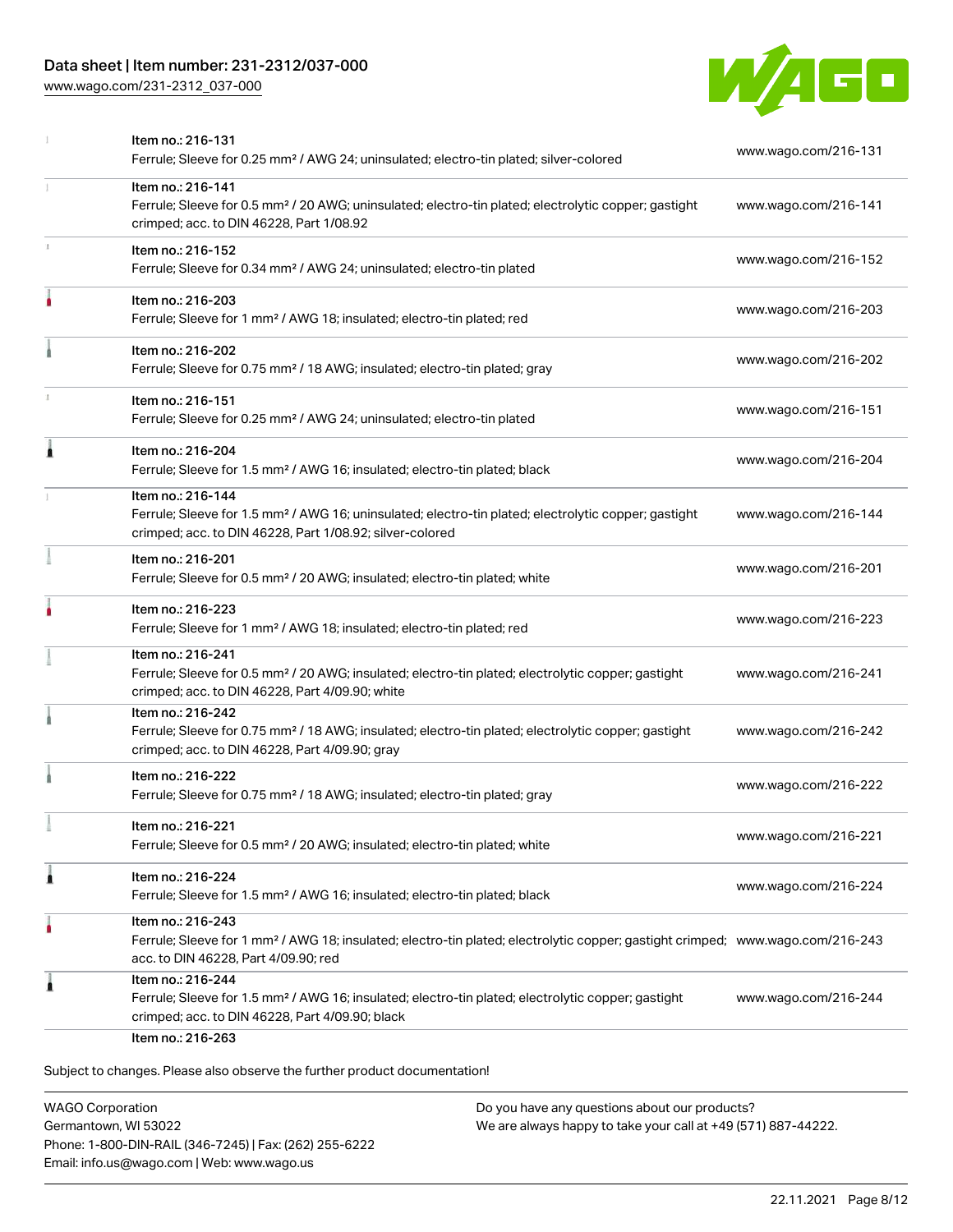## Data sheet | Item number: 231-2312/037-000

[www.wago.com/231-2312\\_037-000](http://www.wago.com/231-2312_037-000)



|                                                 | Ferrule; Sleeve for 1 mm <sup>2</sup> / AWG 18; insulated; electro-tin plated; electrolytic copper; gastight crimped; www.wago.com/216-263<br>acc. to DIN 46228, Part 4/09.90; red     |                                                               |                      |
|-------------------------------------------------|----------------------------------------------------------------------------------------------------------------------------------------------------------------------------------------|---------------------------------------------------------------|----------------------|
|                                                 | Item no.: 216-264<br>Ferrule; Sleeve for 1.5 mm <sup>2</sup> / AWG 16; insulated; electro-tin plated; electrolytic copper; gastight<br>crimped; acc. to DIN 46228, Part 4/09.90; black |                                                               | www.wago.com/216-264 |
|                                                 | Item no.: 216-284<br>Ferrule; Sleeve for 1.5 mm <sup>2</sup> / AWG 16; insulated; electro-tin plated; electrolytic copper; gastight<br>crimped; acc. to DIN 46228, Part 4/09.90; black |                                                               | www.wago.com/216-284 |
|                                                 | Item no.: 216-262<br>Ferrule; Sleeve for 0.75 mm <sup>2</sup> / 18 AWG; insulated; electro-tin plated; electrolytic copper; gastight<br>crimped; acc. to DIN 46228, Part 4/09.90; gray |                                                               | www.wago.com/216-262 |
|                                                 | Item no.: 216-301<br>Ferrule; Sleeve for 0.25 mm <sup>2</sup> / AWG 24; insulated; electro-tin plated; yellow                                                                          |                                                               | www.wago.com/216-301 |
|                                                 | Item no.: 216-321<br>Ferrule; Sleeve for 0.25 mm <sup>2</sup> / AWG 24; insulated; electro-tin plated; yellow                                                                          |                                                               | www.wago.com/216-321 |
|                                                 | Item no.: 216-322<br>Ferrule; Sleeve for 0.34 mm <sup>2</sup> / 22 AWG; insulated; electro-tin plated; green                                                                           |                                                               | www.wago.com/216-322 |
| â                                               | Item no.: 216-302<br>Ferrule; Sleeve for 0.34 mm <sup>2</sup> / 22 AWG; insulated; electro-tin plated; light turquoise                                                                 |                                                               | www.wago.com/216-302 |
| <b>Strain relief</b>                            |                                                                                                                                                                                        |                                                               |                      |
| Strain relief plate                             |                                                                                                                                                                                        |                                                               |                      |
|                                                 | Item no.: 734-428<br>Strain relief plate; orange                                                                                                                                       |                                                               | www.wago.com/734-428 |
| <b>Tools</b>                                    |                                                                                                                                                                                        |                                                               |                      |
| Operating tool                                  |                                                                                                                                                                                        |                                                               |                      |
|                                                 | Item no.: 209-130<br>Operating tool; suitable for 264, 280 and 281 Series; 1-way; of insulating material; white                                                                        |                                                               | www.wago.com/209-130 |
|                                                 | Item no.: 210-657<br>Operating tool; Blade: 3.5 x 0.5 mm; with a partially insulated shaft; short; multicoloured                                                                       |                                                               | www.wago.com/210-657 |
|                                                 | Item no.: 210-720<br>Operating tool; Blade: 3.5 x 0.5 mm; with a partially insulated shaft; multicoloured                                                                              |                                                               | www.wago.com/210-720 |
|                                                 | Item no.: 280-432<br>Operating tool; made of insulating material; 2-way; white                                                                                                         |                                                               | www.wago.com/280-432 |
|                                                 | Item no.: 280-434<br>Operating tool; made of insulating material; 4-way                                                                                                                |                                                               | www.wago.com/280-434 |
|                                                 | Item no.: 280-437<br>Operating tool; made of insulating material; 7-way                                                                                                                |                                                               | www.wago.com/280-437 |
|                                                 | Item no.: 280-440<br>Operating tool; made of insulating material; 10-way                                                                                                               |                                                               | www.wago.com/280-440 |
|                                                 | Subject to changes. Please also observe the further product documentation!                                                                                                             |                                                               |                      |
|                                                 |                                                                                                                                                                                        | Do you have any questions about our products?                 |                      |
| <b>WAGO Corporation</b><br>Germantown, WI 53022 |                                                                                                                                                                                        | We are always happy to take your call at +49 (571) 887-44222. |                      |

Phone: 1-800-DIN-RAIL (346-7245) | Fax: (262) 255-6222 Email: info.us@wago.com | Web: www.wago.us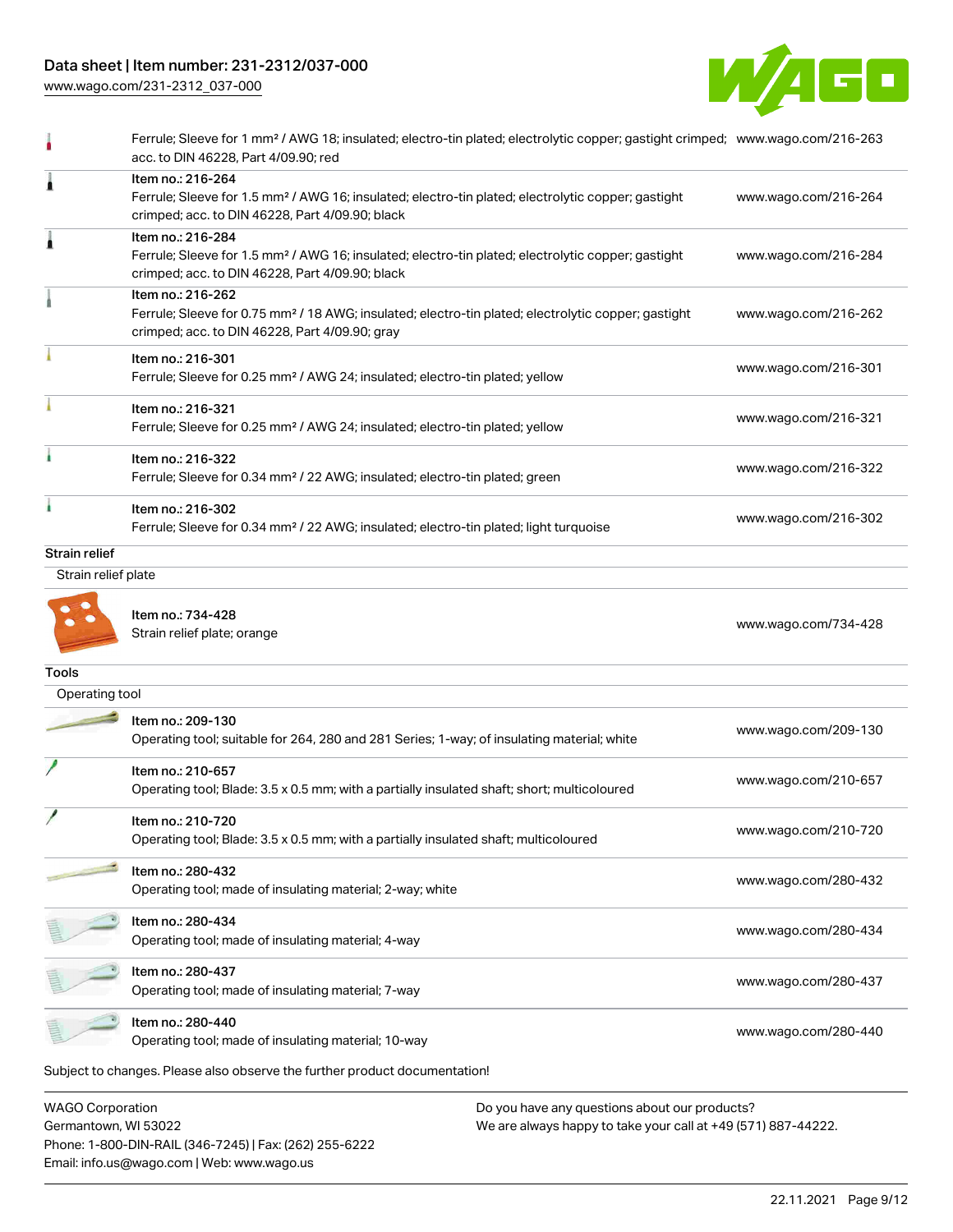

|                                                         | Item no.: 280-435<br>Operating tool; made of insulating material; 5-way; gray                                              |                                                                                                                |                      | www.wago.com/280-435 |  |
|---------------------------------------------------------|----------------------------------------------------------------------------------------------------------------------------|----------------------------------------------------------------------------------------------------------------|----------------------|----------------------|--|
|                                                         |                                                                                                                            |                                                                                                                |                      |                      |  |
|                                                         | Item no.: 280-436<br>Operating tool; made of insulating material; 6-way                                                    |                                                                                                                | www.wago.com/280-436 |                      |  |
|                                                         | Item no.: 280-438<br>Operating tool; made of insulating material; 8-way                                                    |                                                                                                                | www.wago.com/280-438 |                      |  |
|                                                         | Item no.: 280-433<br>Operating tool; made of insulating material; 3-way                                                    |                                                                                                                | www.wago.com/280-433 |                      |  |
| <b>Testing accessories</b>                              |                                                                                                                            |                                                                                                                |                      |                      |  |
| Testing accessories                                     |                                                                                                                            |                                                                                                                |                      |                      |  |
|                                                         | Item no.: 231-661<br>Test plugs for female connectors; for 5 mm and 5.08 mm pin spacing; 2,50 mm <sup>2</sup> ; light gray |                                                                                                                |                      | www.wago.com/231-661 |  |
| <b>Downloads</b><br><b>Documentation</b>                |                                                                                                                            |                                                                                                                |                      |                      |  |
| <b>Additional Information</b><br>Technical explanations |                                                                                                                            | 2019 Apr 3                                                                                                     | pdf<br>2.0 MB        | Download             |  |
| <b>CAD files</b><br>CAD data                            |                                                                                                                            |                                                                                                                |                      |                      |  |
| 2D/3D Models 231-2312/037-000                           |                                                                                                                            |                                                                                                                | <b>URL</b>           | Download             |  |
| <b>CAE data</b>                                         |                                                                                                                            |                                                                                                                |                      |                      |  |
| EPLAN Data Portal 231-2312/037-000                      |                                                                                                                            |                                                                                                                | <b>URL</b>           | Download             |  |
| ZUKEN Portal 231-2312/037-000                           |                                                                                                                            |                                                                                                                | <b>URL</b>           | Download             |  |
| EPLAN Data Portal 231-2312/037-000                      |                                                                                                                            |                                                                                                                | <b>URL</b>           | Download             |  |
|                                                         | <b>Environmental Product Compliance</b>                                                                                    |                                                                                                                |                      |                      |  |
| <b>Compliance Search</b>                                |                                                                                                                            |                                                                                                                |                      |                      |  |
| Environmental Product Compliance 231-2312/037-000       |                                                                                                                            |                                                                                                                | <b>URL</b>           | Download             |  |
|                                                         | Subject to changes. Please also observe the further product documentation!                                                 |                                                                                                                |                      |                      |  |
| <b>WAGO Corporation</b><br>Germantown, WI 53022         | Phone: 1-800-DIN-RAIL (346-7245)   Fax: (262) 255-6222<br>Email: info.us@wago.com   Web: www.wago.us                       | Do you have any questions about our products?<br>We are always happy to take your call at +49 (571) 887-44222. |                      |                      |  |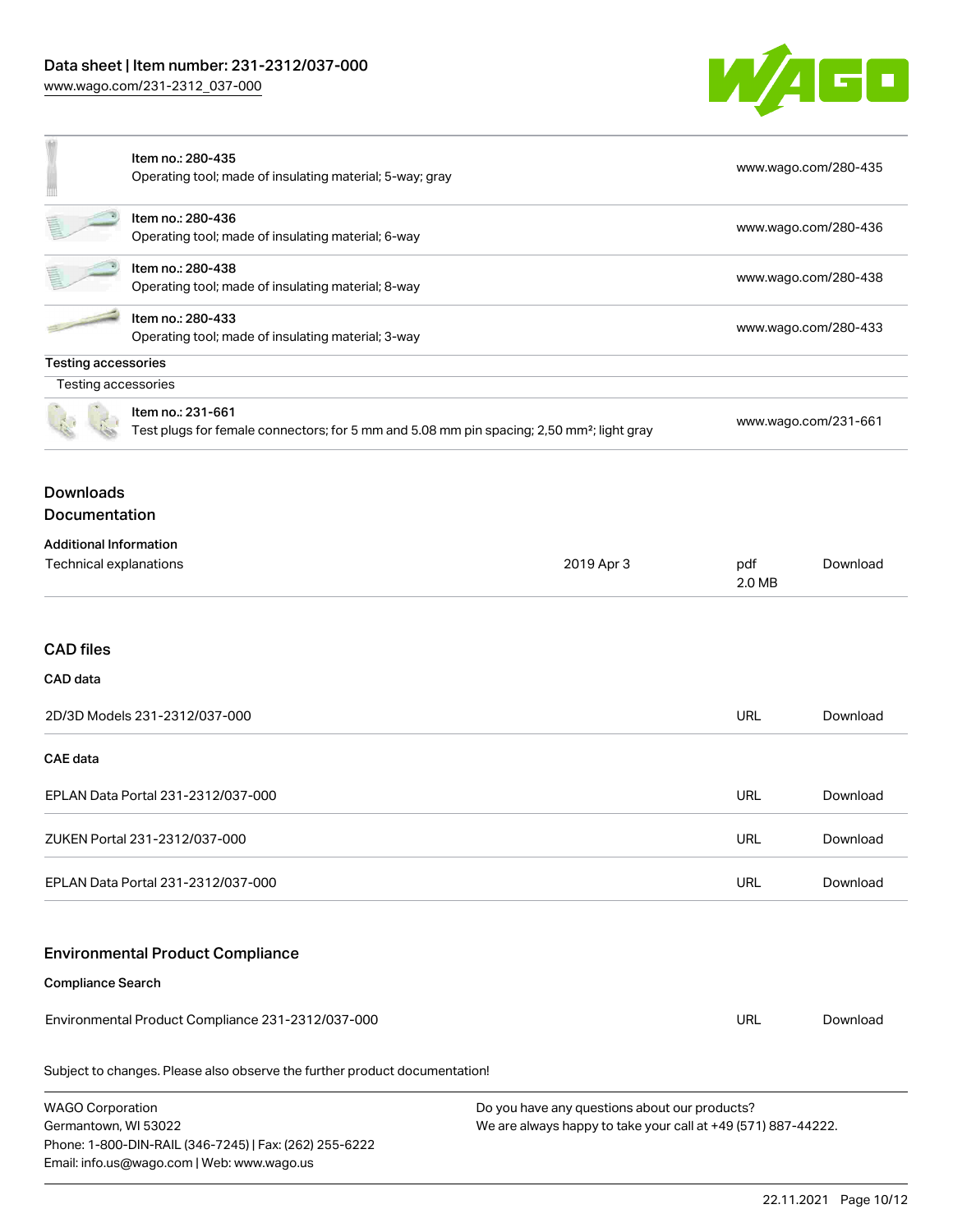

2-conductor female connector; Push-in CAGE CLAMP®; 2.5 mm²; Pin spacing 5.08 mm; 12-pole; Lateral locking levers; 2,50 mm²; orange

#### Installation Notes

Conductor termination



#### Conductor termination

Solid conductors ≥ 0.5 mm² (20 AWG), as well as ferruled, fine-stranded conductors can be terminated by simply pushing them into unit. Integrated test ports allow touch contact with current bar via test probes in both horizontal and vertical directions.

Subject to changes. Please also observe the further product documentation! Product family

WAGO Corporation Germantown, WI 53022 Phone: 1-800-DIN-RAIL (346-7245) | Fax: (262) 255-6222 Email: info.us@wago.com | Web: www.wago.us